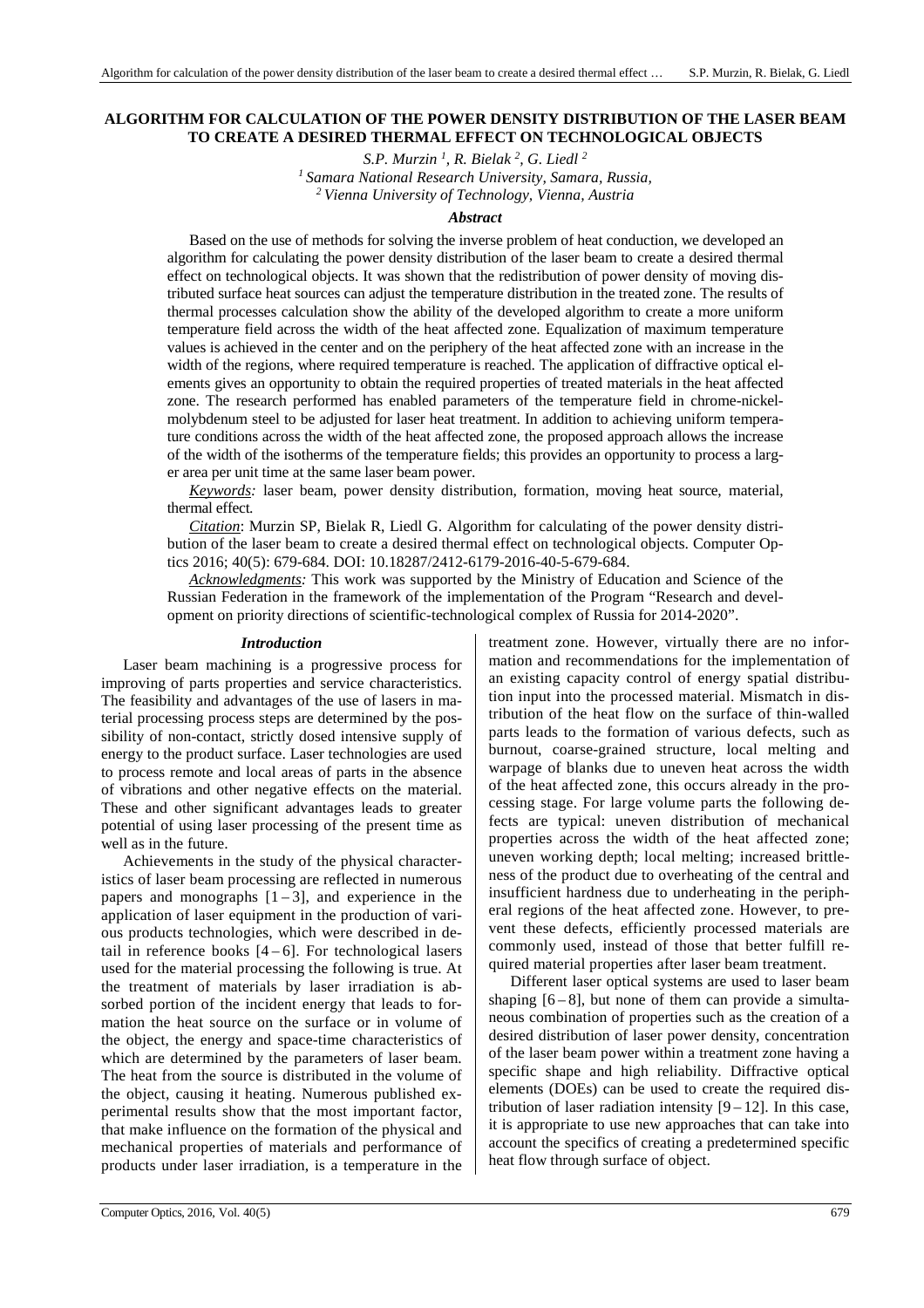The study of thermal processes allows to identify common relations and the main areas for improvement of technological processes of material processing with concentrated energy flows. It is known that lasers' effects on opaque materials in a wide range of flow densities, up to  $10^{13}$  W/m<sup>2</sup>, is satisfactorily described by the thermal model  $[13-15]$ . The required material properties under laser irradiation are achieved by a corresponding change of the thermal state. The nature of thermal processes is determined by the thermophysical characteristics of processed materials (e.g., thermal conductivity, specific heat capacity, surface heat transfer coefficient), absorption state of their surfaces, laserbeam parameters (e.g., laser power density, cross-sectional laser intensity distribution, geometrical parameters), and laser beam irradiation time [16, 17]. However, in the above Refs. a calculation of the power density distribution of the laser beam to create a desired thermal effect on technological objects was not performed. It is appropriate to use new approaches that can take into account the specifics of creating a predetermined temperature field in technological objects for the development of laser materials processing technology. The most effective processing modes are determined only when the inverse heat conduction problem solved. That provides opportunity by given values of temperatures in the object to determine the specific heat flow through this surface. Prerequisites for the use of this approach have been formulated in [18]. But the iterative algorithm for calculating the power density was not designed.

The objective of this paper is to develop the algorithm for calculation of the power density distribution of the laser beam to create a desired thermal effect on technological objects and determine advisability of laser beam shaping by DOE for laser treatment with creating the required set of properties of metallic materials in a heat affected zone.

# *Power density distribution of the laser beam to create a desired thermal effect on technological objects*

The boundary conditions of the second kind of the heat equation includes power density distribution of applied heat flow. The problem of determination this distribution is not always well-posed, because its solution is not always uniquely and stable. There is known algorithm [19] for illposed problems, based on the narrowing the range of possible solutions by the use of additional assumptions regarding the unknown function. This process is known as regularization. The most common way to solve such problems is to iterative method described in detail in [19], its principle is in solving of the direct problems with iterations at each step. The condition for the end of the iterations is in coincidence with the required accuracy and the obtained in the temperature fields *k*- iteration of defined discrete temperature values at the points of the object. The condition of constancy in time of the heat flow is satisfied by well-posed formulation of the source determination inverse problem of heat conduction, because after a certain time the temperature field at interior points of the object is regularizing [19, 20]. As an additional condition the temperature data are given at chosen points of the domain.

Numerical integration of the heat equation is implemented taking into account the temperature dependences of the thermophysical characteristics of processed material and the absorption coefficient of the surface, which are defined in the form of tabulated values or appropriate functions at certain temperatures [21, 22]. The nonlinear heat conduction problem is considered for the calculation of the heating process of a metallic material by a moving rectangular-shaped heat source. The calculation is made for the technological object moved with a constant angular velocity ω in the positive direction of *O*ϕ axis, respectively, in the coordinate system (ρ,ϕ,*z*) placed in centre of the heat source with the power value *Q*. The length of the heat source is set perpendicularly to the path of the laser spot on the surface of the processed material. Fig. 1 shows the geometric representation of the computational domain.



*Fig. 1. The geometric representation of the computational domain: B, D – width and diameter of the researched object, respectively* 

The assumption is made that the heat source, with specified geometry and spatial intensity distribution, represents the surface source and take an area **φ** on the technological object. In the rest of the surface, nonlinear conditions of heat exchange with the surrounding environment are defined. The distribution of power density is defined by the equation for the rectangular-shaped heat source that provides an opportunity to ensure the conditions of solution uniqueness. Below,  $q(\varphi, z)$  is presented in the form of the equation:

$$
q(\varphi, z) = q_0 (a_{n_1} z^{-2n} + a_{n_1 - 1} z^{-2(n-1)} + ... \n... + a_2 z^{-1} + a_1 z^{-2} + a_0) \cdot \n\cdot (b_{n_2} \overline{\varphi}^{2m} + b_{n_2 - 1} \overline{\varphi}^{2(m-1)} + ... \n... + b_2 \overline{\varphi}^{2m} + b_1 \overline{\varphi}^{2m} + b_0) \ \mathbf{v}(\varphi, z),
$$
\n(1)

where  $q_0$  – the intensity of the laser beam in the centre of the focal spot;  $\bar{z} = z/(10^{-3} \text{ m})$ ;  $\bar{\phi} = D \sin \phi / (2 \cdot 10^{-3} \text{ m}) - \text{in}$ dimensionless coordinates;  $a_{n_1-1}, \ldots, a_2, a_1, a_0;$  $b_{n_1}, b_{n_1-1}, \ldots, b_2, b_1, b_0$  – are coefficients of polynomials where *n* and *m* are integers;  $v(\phi, z)$  – additional function.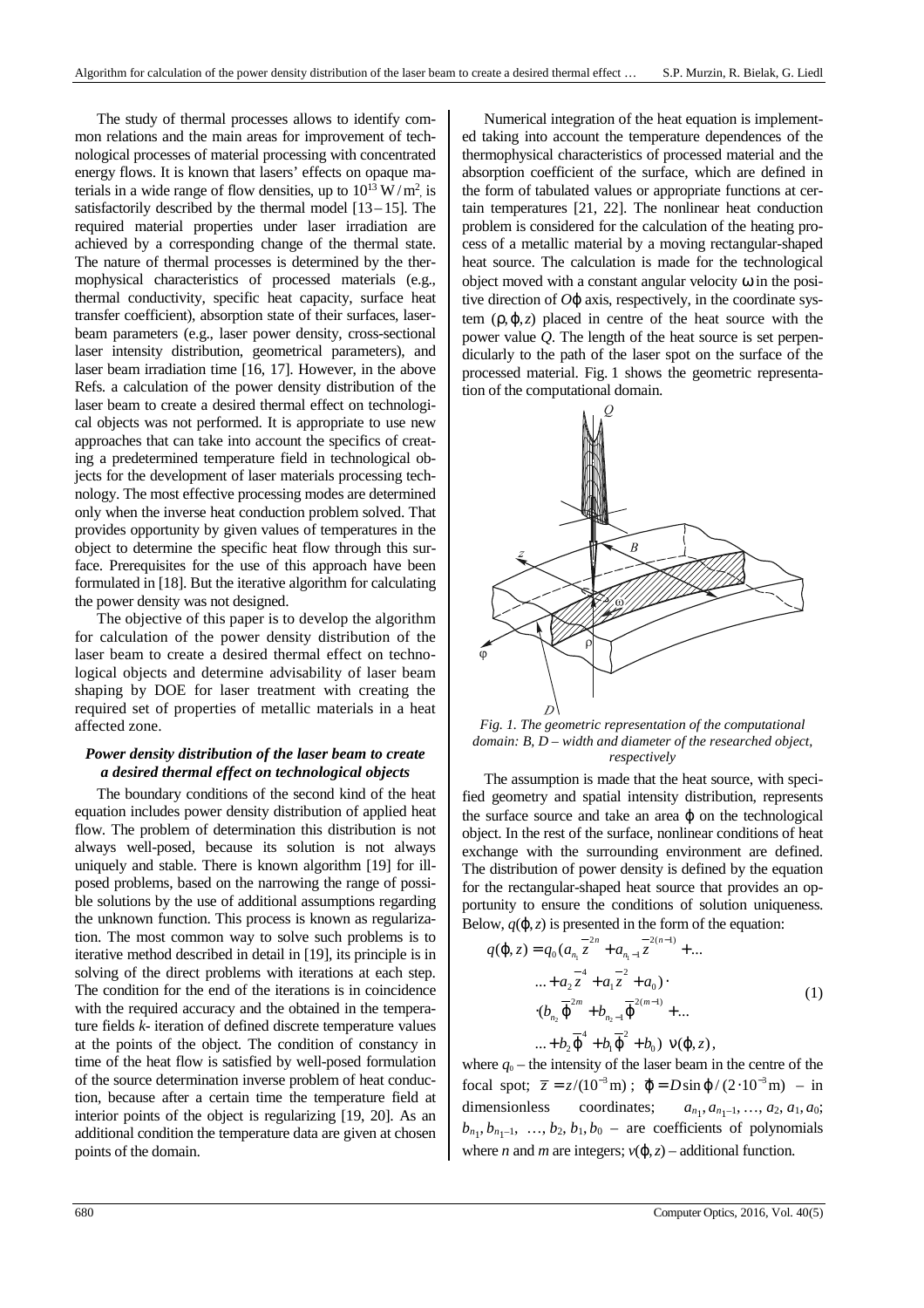The set of temperature values at the points of object is determined in accordance with the required change in its thermal condition. At the first step it is advisable to calculate the distribution of laser power density, which provides the desired maximum temperature of thermal cycles of the object points at a given depth by the width of the heat affected zone.

Structural transformations caused by laser action are determined not only by the maximum temperature, but also by composition of heating, holding at a certain temperature and cooling  $[4-6]$ , i.e. by thermal cycle. Therefore, based on identified temperature field changes on the surface and within material volume it is important to define the conditions to achieve favorable thermal cycles to produce the desired properties of impact object. The correction of spatial-temporal characteristics of laser action is also needed in order to ensure the required temperature modes.

Calculation of distribution of laser power density to formation a desired thermal effect on technological objects, is conducted in the following order:

1. Maximum advisable temperature  $T_{\text{max}}$  at the object surface setting, corresponding to the projected technological process. Enter the initial value of distribution of laser power density  $q(\varphi, z) = q(\varphi, z)$ <sub>1</sub>.

2. Determine the value of the heat source angular velocity ω, at which the maximum surface temperature of the technological object does not exceed  $T_{\text{max}}$ : max $T_{\phi}|_{\phi = D/2} \leq T_{\text{max}}$ .

3. Initiate the values of the required maximum temperature at a given depth *h* of technological object across the width of the heat affected zone: max  $T_{\varphi}|_h$ .

4. Execute the calculation of maximum temperatures values max  $T_{\phi}|_h$  at a given depth *h* of technological object across the width of the heat affected zone for the entered value of distribution of laser power density  $q(\mathbf{0}, z)$ .

5. Determine the relative mean deviation *RMD*% of the required temperature:

$$
RMD\% = \frac{\sum_{i} \left| T \max_{\varphi} \int_{h} - \max T_{\varphi} \int_{h} \right|}{n \cdot \max T_{\varphi} \int_{h}} \cdot 100 , \qquad (2)
$$

where  $n -$  is the number of object points in which the discrete values of the temperature max  $T_{\phi}|_h$  are set.

6. Compare the relative mean deviation *RMD*% with a predetermined allowable value ε.

7. Correction of distribution of laser power density, processed on the surface of technological object  $q(\varphi, z) = q(\varphi, z)$ <sub>k</sub>, where  $k -$  is a number of iteration. Choose the  $q(\varphi, z)$  values which corresponds to condition *RMD* % ≤ ε. Further correction of spatial-temporal characteristics of laser action (distribution of laser power density  $q(\varphi, z)$ , as well as the angular velocity ω of heat source  $\psi$ ), with taking into account the conditions to achieve favorable thermal cycles to obtain the desired properties of material of the technological object. In moving coordinate system, heating and cooling rates are determined by the equation:

$$
\mathbf{U}_{\text{heat}}; \mathbf{U}_{\text{cold}} = \omega [T(\rho, \varphi + \Delta \varphi, z) - T(\rho, \varphi, z)] / \Delta \varphi , \qquad (3)
$$

where –  $\Delta \rho$ ,  $\Delta \phi$ ,  $\Delta z$  – is spatial discretization interval.

A flowchart for calculating the power density distribution of the laser beam  $q(\varphi, z)$  to formation a desired thermal effect on technological object is shown in Fig. 2.

As a result of calculation, the distribution of laser power density  $q(\varphi, z)$  for the formation of the desired thermal effects on technological object of chrome-nickelmolybdenum steel was defined. The calculation of maximum temperatures values across the width of the heat affected zone of the cylindrical technological object with a diameter  $D = 80$  mm was performed. The rectangularshaped heat source with power  $Q = 900$  W moved with a constant angular velocity  $\omega = 0.25$  rad/s on the object surface. The calculation results obtained by finite element method have adequate compliance with the results received at using the control volume method [23].

During applying of heat source  $k=10$  the equality of maximum temperature values could be almost accomplished at the center of the heat affected zone and in case of  $z=\pm 2$  mm;  $\pm 4$  mm:

 $T \max_{\phi} (z = 0; \pm 2 \text{ mm}; \pm 4 \text{ mm}) / \frac{1}{h} = 1050 \pm 12 \text{ K}$ 

Moreover, in comparison with the applied of heat source  $k=1$ , there is 1.17 times decrease of  $T$ max<sub> $\phi$ </sub> $(z=0)$  | $_h$ , and 1.31 times increase of  $T_{\text{max}_{\phi}(z=\pm 4 \text{ mm})}|_h$ .

The isotherm width  $T = 1100$  K is increased by 1.31 times and has the value  $b_{T=1100K} = 9.83 \cdot 10^{-3}$  m. The maximum rate of heating of technological object points at the depth of  $h = 0.75 \cdot 10^{-3}$  is  $v_{heat} \approx 7 \cdot 10^{3}$  K/s. The cooling rate in the range of temperature values from  $T = 1100$  K to  $T = 940$  K is  $v_{cold} \approx 10^3 - 2.10^3$  K/s.

#### *The results of experimental studies*

The experimental research of processes was conducted during action on the metallic material of the laser beam what transformed by using a DOE. Chromiumnickel-molybdenum 40HNMA steel was chosen as sample material. It is widely used in engine manufacturing for crank shafts, propeller shafts, connecting rods and other massive parts with working temperatures of up to 770 K. The chemical composition of this material is shown in Table 1.

|          |          | Mn       |              |
|----------|----------|----------|--------------|
| 0.360.44 | 0.140.17 | 0.50.8   | $\leq 0.035$ |
|          | (`r      | Ni       | Mo           |
| < 0.003  | 0.60.9   | 1.251.75 | 0.150.25     |

Laser irradiation of the samples was performed by a continuous wave mode Hebar-1A  $CO<sub>2</sub>$  laser that emits a Gaussian beam with a maximum output power of 1000 W. An absorbing methylcellulose and sodium silicate-based coating, MCS-510, was used. The laser optical system was modified for this research. In this system, the beam focusing mirror was a DOE  $[24-27]$ . This DOE have the form of a reflecting plate with micro-relief surface. Micro-relief surface is defined by the desired shape of the treatment zone, required distribution of laser beam intensity and wavelength of the laser radiation. It ensured the turn of the laser beam and distribution of its intensity within the treatment zone. The laser beam was focused to an approximately rectangular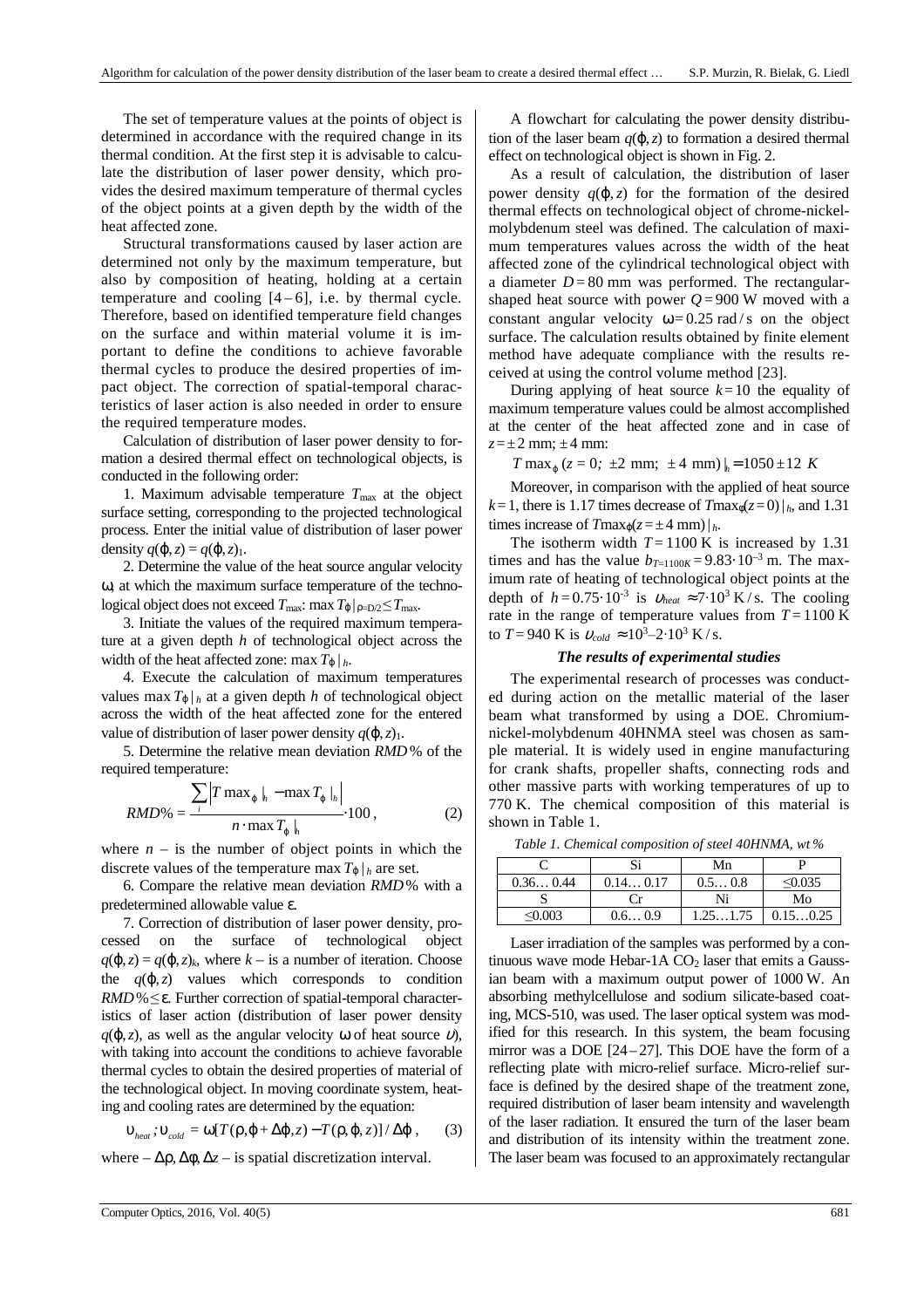laser spot, the power density distribution of the laser beam was corresponded to  $k = 10$ . A modified KELVIN 1300 infrared pyrometer was used to take the measurements of heat affected zone surface temperature.



*Fig. 2. A flowchart for calculating the power density distribution of the laser beam q(*φ*,z) to formation a desired thermal effect on technological objects* 

Temperature rate conditions for the laser treatment of steel 40HNMA were achieved when the power of the laser source was varied over the range of 800 to 1000 W; processing angular speed was  $\omega = 0.175 - 0.375$  rad/s. The structure of chrome-nickel-molybdenum steel 40HNMA in the cross-section of the heat affected zone after laser heat treatment using the moving rectangular-shaped heat source was also studied. For the metallographic study the fracture of chromium-nickel-molybdenum steel object was performed (Fig. 3). The metallographic analysis confirmed the surface treatment without undesirable surface melting. Heat affected zone consists of several layers, in each of which microhardness is different from the initial microhardness in varying degrees.



The hardest surface layer, having a reduced etchability, is a martensite, which has microhardness  $H_{\mu} = 7500 -$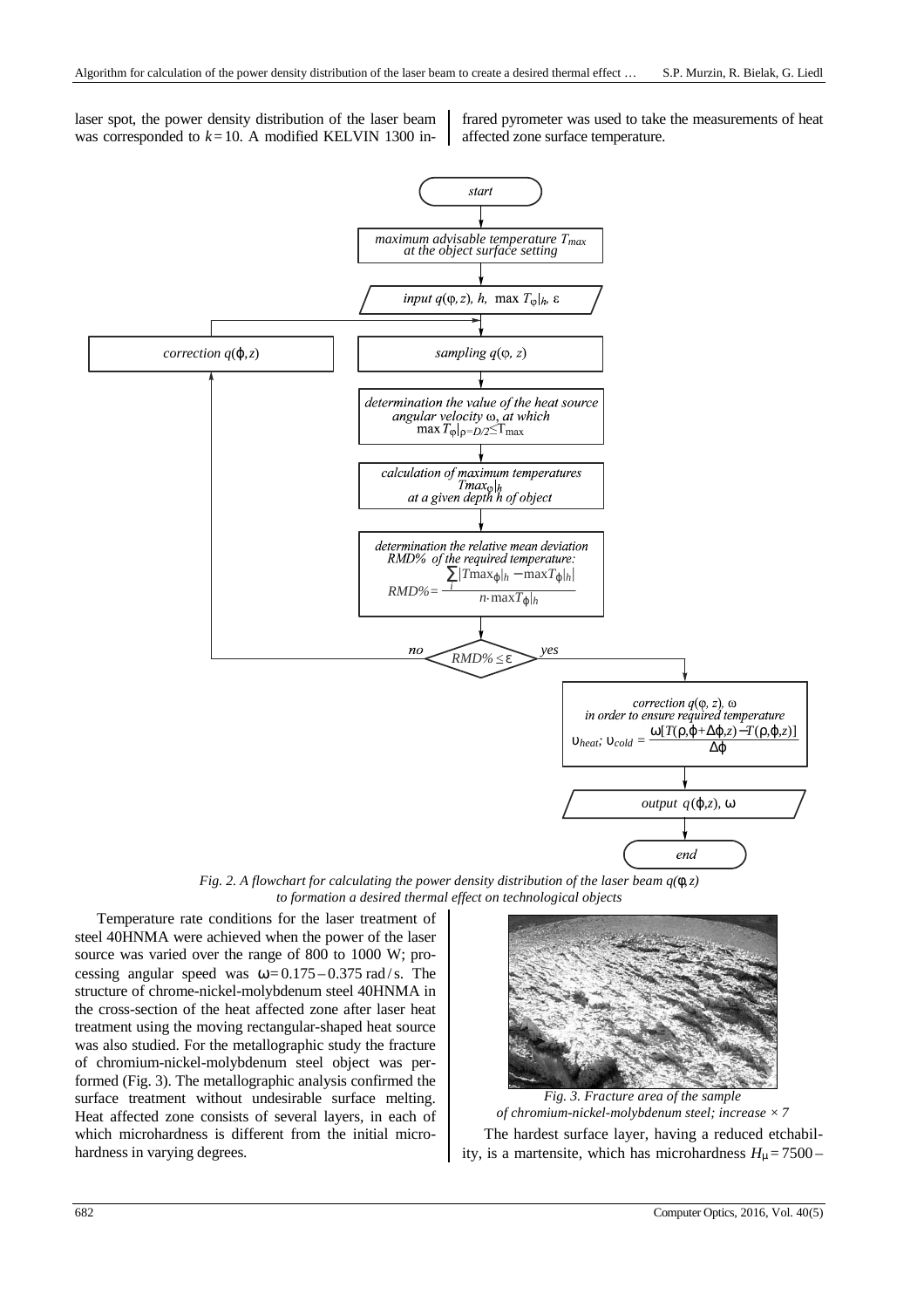8000 MPa. Below this martensitic layer is the region of incomplete hardening with martensitic and ferritic structure. The third layer is the transition zone. In the case of laser treatment of preliminarily thermally modified steel, this layer has a microhardness reduction, connected to the formation of tempering structures – troostite or sorbite. The initial structure of the material is sorbite with hardness *H*<sup>µ</sup> = 2850 – 3410 MPa.

Formation of such structures in the heat affected zone is caused by the character of the distribution of temperature fields and the difference in the cooling rate along the depth. Fig. 3 shows two clearly distinguish areas, the relief of which is different. The near-surface layer after laser treatment has less rough relief. The structure is represents martensite, that typical for the hardened structure. The core is characterized by a structure with rough relief and consists essentially of sorbite and troostite. When the laser heat treatment use the moving rectangular-shaped heat source shaped by DOE a uniform hardening depth across the width of the heat affected zone is achieved.

## *Conclusions*

Algorithm for calculation the power density distribution of the laser beam, based on methods for solving inverse problem of heat conduction was developed. This algorithm allow us to create a desired thermal effect on technological objects. The power density distribution of the moving distributed surface heat source is determined by the temperature in the points of object, defined in accordance with the required change in its values. The redistribution of power density of the moving distributed surface heat sources should be used to control the temperature distribution in the treated zone. Usage of moving rectangular-shaped heat sources provides an opportunity to ensure equalization of maximum temperature values in the cross sections of the heat affected zone on objects during the thermal cycles of heating and cooling. The increase of power density at the edges of the laser spot compensates the increased heat loses caused by peripheral regions. The results of thermal processes calculation shows that the application of the developed algorithm allows to create a more uniform temperature field across the width of the heat affected zone. Equalization of maximum temperature values is achieved in the center and in the periphery of the heat affected zone with an increase in the width of the regions, where required temperature is reached.

Research on application of a DOE in technologies for laser materials processing can reveal one of progressive directions of development of these technologies. The use of DOEs gives the opportunity to obtain the required properties of constructional materials in a heat affected zone. In this case, the shape of the laser beam spot and spatial distribution of laser power density advisable to consider as the main parameters of the processing mode.

A regulation of parameters of temperature field in chrome-nickel-molybdenum 40HNMA steel for laser heat treatment was implemented and uniform hardening depth across the width of the heat affected zone was achieved. Changing the shape and the spatial intensity distribution of a laser beam spot leads to differences of the temperature field in a treated material. It was possible to ensure uniform properties and a constant depth of the heat treatment zone across its entire width. In addition to achieve uniform temperature conditions across the width of the heat affected zone, proposed approach allows the increase of the width of the isotherms of temperature fields. Wider isotherms provides an opportunity to process the larger area per unit time at the same laser beam power.

## *References*

- [1] Lawrence J, Pou J, Low DKY, Toyserkani E, eds. Advances in laser materials processing: technology, research and application. Cambridge, UK: Woodhead Publishing; 2010. ISBN: 978-1-84569-474-6.
- [2] Ion JC. Laser processing of engineering materials: principles, procedure and industrial application. Oxford, UK: Elsevier Butterworth-Heinemann; 2005. ISBN: 978-0-7506-6079-2.
- [3] Schaaf P, ed. Laser processing of materials: fundamentals, applications and developments. Berlin, Heidelberg: Springer-Verlag; 2010. ISBN: 978-3-642-13280-3. DOI: 10.1007/978-3-642-13281-0.
- [4] Ready JF, Farson DF, Feeley T, eds. LIA handbook of laser materials processing. Berlin, Heidelberg: Springer-Verlag; 2001. ISBN: 978-3-540-41770-5.
- [5] Dahotre NB, Harimkar SP. Laser fabrication and machining of materials. New York, US: Springer Science+Business Media; 2008. ISBN: 978-0-387-72343-3. DOI: 10.1007/978-0-387-72344-0.
- [6] Steen WM, Mazumder J. Laser material processing. 4th ed. London, UK: Springer; 2010. ISBN: 978-1-84996-061-8. DOI: 10.1007/978-1-84996-062-5.
- [7] Kannatey-Asibu E Jr. Principles of laser materials processing. Hoboken, NJ: John Wiley & Sons; 2009. ISBN: 978-0-470-17798-3. DOI: 10.1002/9780470459300.
- [8] Dickey FM, Holswade SC, eds. Laser beam shaping: theory and techniques. New York, Basel: Marcel Dekker, Inc.; 2000. ISBN: 0-8247-0398-7.
- [9] Doskolovich LL, Kazanskiy NL, Kharitonov SI, Usplenjev GV. Focusator for laser-branding. Opt Laser Eng 1991; 15(5): 311-322. DOI: 10.1016/0143-8166(91)90018-O.
- [10] Volkov AV, Kazanskiy NL, Moiseev OJu, Soifer VA. A method for the diffractive microrelief forming using the layered photoresist growth. Opt Laser Eng 1998; 29(4-5): 281-288. DOI: 10.1016/S0143-8166(97)00116-4.
- [11] Pavelyev VS, Borodin SA, Kazanskiy NL, Kostyuk GF, Volkov AV. Formation of diffractive microrelief on diamond film surface. Opt Laser Technol 2007; 39(6): 1234- 1238. DOI: 10.1016/j.optlastec.2006.08.004.
- [12] Kazanskiy NL. Research & education center of diffractive optics. Proc SPIE 2012; 8410: 84100R. DOI: 10.1117/12.923233.
- [13] Dowden JM, ed. The theory of laser materials processing: heat and mass transfer in modern technology. Bristol, UK: Canopus Academic Publishing Limited; 2009. ISBN: 978- 1-4020-9339-5.
- [14] Yilbas BS. Laser heating applications: analytical modeling. Waltham, MA: Elsevier; 2012. ISBN: 978-0-12-415782-8.
- [15] Mackwood AP, Crafer RC. Thermal modelling of laser welding and related processes: a literature review. Opt Laser Technol 2005; 37(2): 99-115. DOI: 10.1016/j.optlastec.2004.02.017.
- [16] Van Elsen M, Baelmans M, Mercelis P, Kruth J-P. Solutions for modelling moving heat sources in a semi-infinite medium